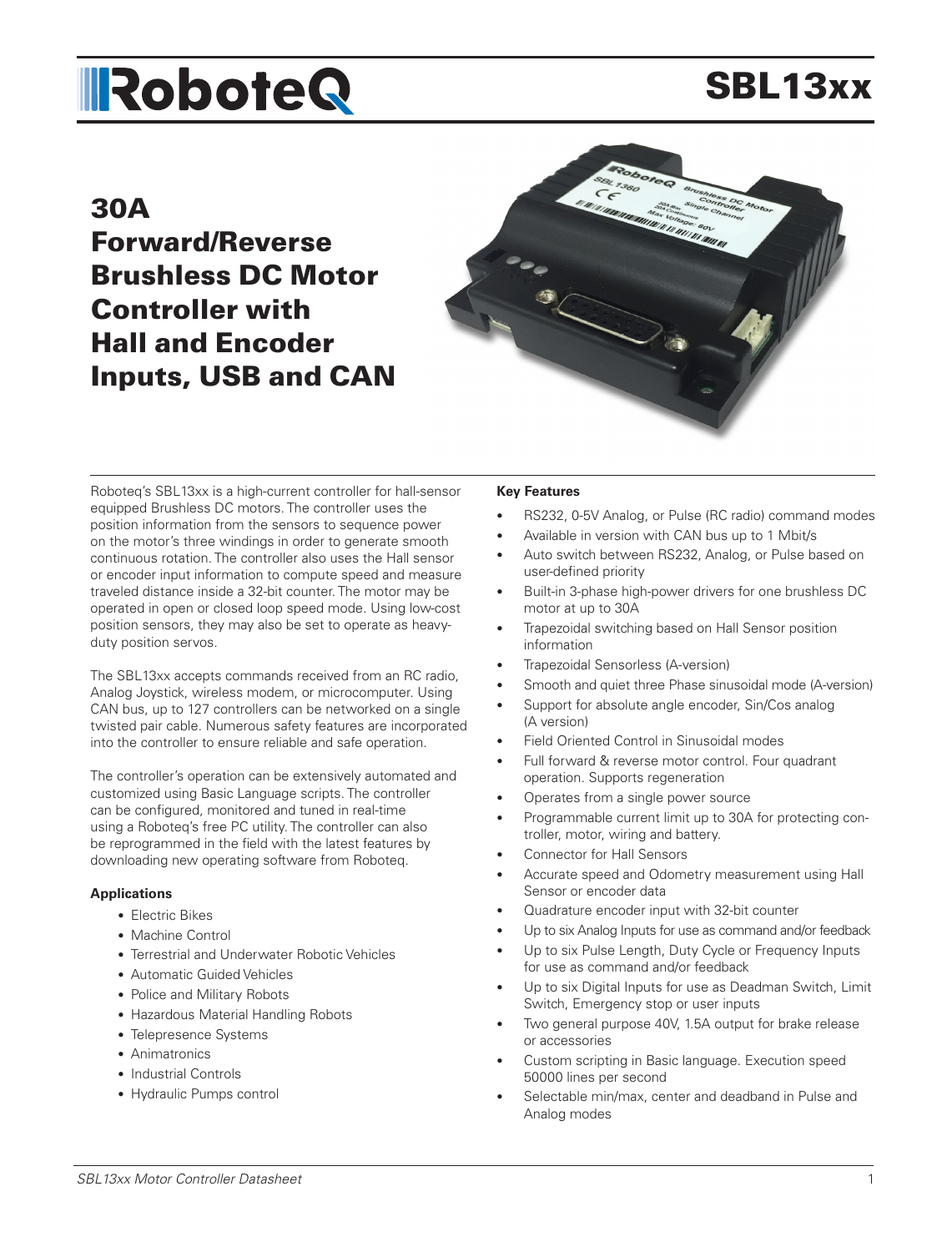

- Selectable exponentiation factors for each command inputs
- Trigger action if Analog, Pulse, Encoder or Hall counter capture are outside user selectable range (soft limit switches)
- Open loop or closed loop speed control operation
- Closed loop position control with encoder, analog or pulse/ frequency feedback
- PID control loop
- Configurable Data Logging of operating parameters on RS232 Output for telemetry or analysis
- Built-in Battery Voltage and Temperature sensors
- Optional 12V backup power input for powering safely the controller if the main motor batteries are discharged
- Power Control wire for turning On or Off the controller from external microcomputer or switch
- No consumption by output stage when motors stopped
- Regulated 5V output for powering RC radio, RF Modem or microcomputer
- Separate Programmable acceleration and deceleration for each motor
- Support for two simplified CAN protocols
- Efficient 10 mOhm ON resistance MOSFETs
- Auto stop if no motion is detected
- Stall detection and selectable triggered action if Amps is outside user-selected range
- Short circuit protection with selectable sensitivity levels
- Overvoltage and Undervoltage protection
- Watchdog for automatic motor shutdown in case of command loss
- Overtemperature protection
- Diagnostic LED indicators
- Efficient heat sinking using conduction bottom plate. Operates without a fan in most applications
- Power wiring via screw terminals
- 70mm x 70mm x 27mm
- -40º to +85º C operating environment
- Easy configuration, tuning and monitor using provided PC utility
- Field upgradeable software for installing latest features via the Internet

## Orderable Product References

| <b>Reference</b> | <b>Number of Channels</b> | <b>Amps/Channel</b> | <b>Volts</b> | <b>CAN</b> | <b>USB</b> | <b>FOC</b> |
|------------------|---------------------------|---------------------|--------------|------------|------------|------------|
| <b>SBL1360</b>   |                           | 30                  | 60           | Yes        | Yes        | No         |
| <b>SBL1360A</b>  |                           | 30                  | 60           | Yes        | Yes        | Yes        |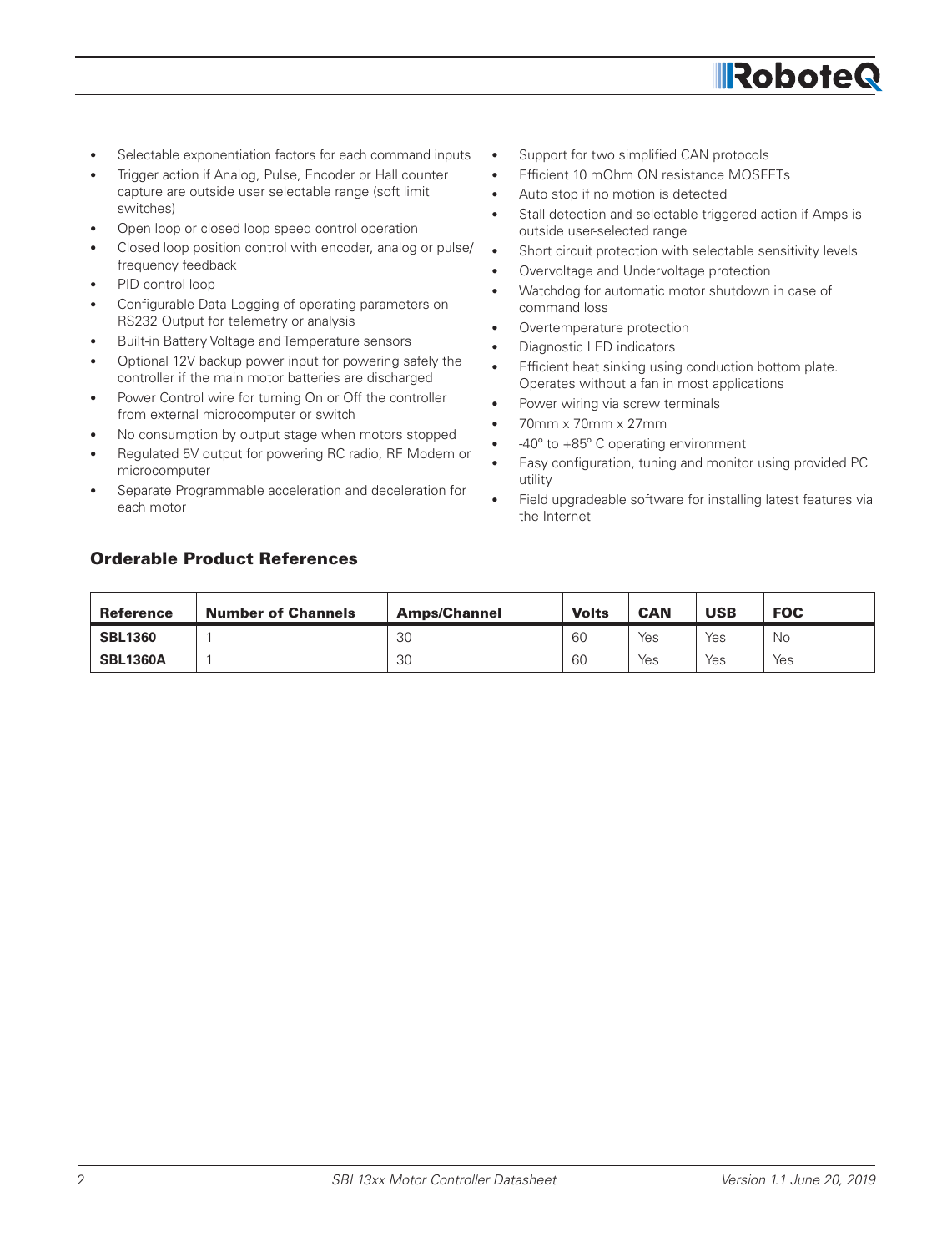

## Important Safety Disclaimer

**Dangerous uncontrolled motor runaway condition can occur for a number of reasons, including, but not limited to: command or feedback wiring failure, configuration error, faulty firmware, errors in user script or user program, or controller hardware failure.** 

**The user must assume that such failures can occur and must make their system safe in all conditions. Roboteq will not be liable in case of damage or injury as a result of product misuse or failure.**

## Power Wires Identifications and Connection

Power connections are made via screw terminals.



FIGURE 1. Controller Layout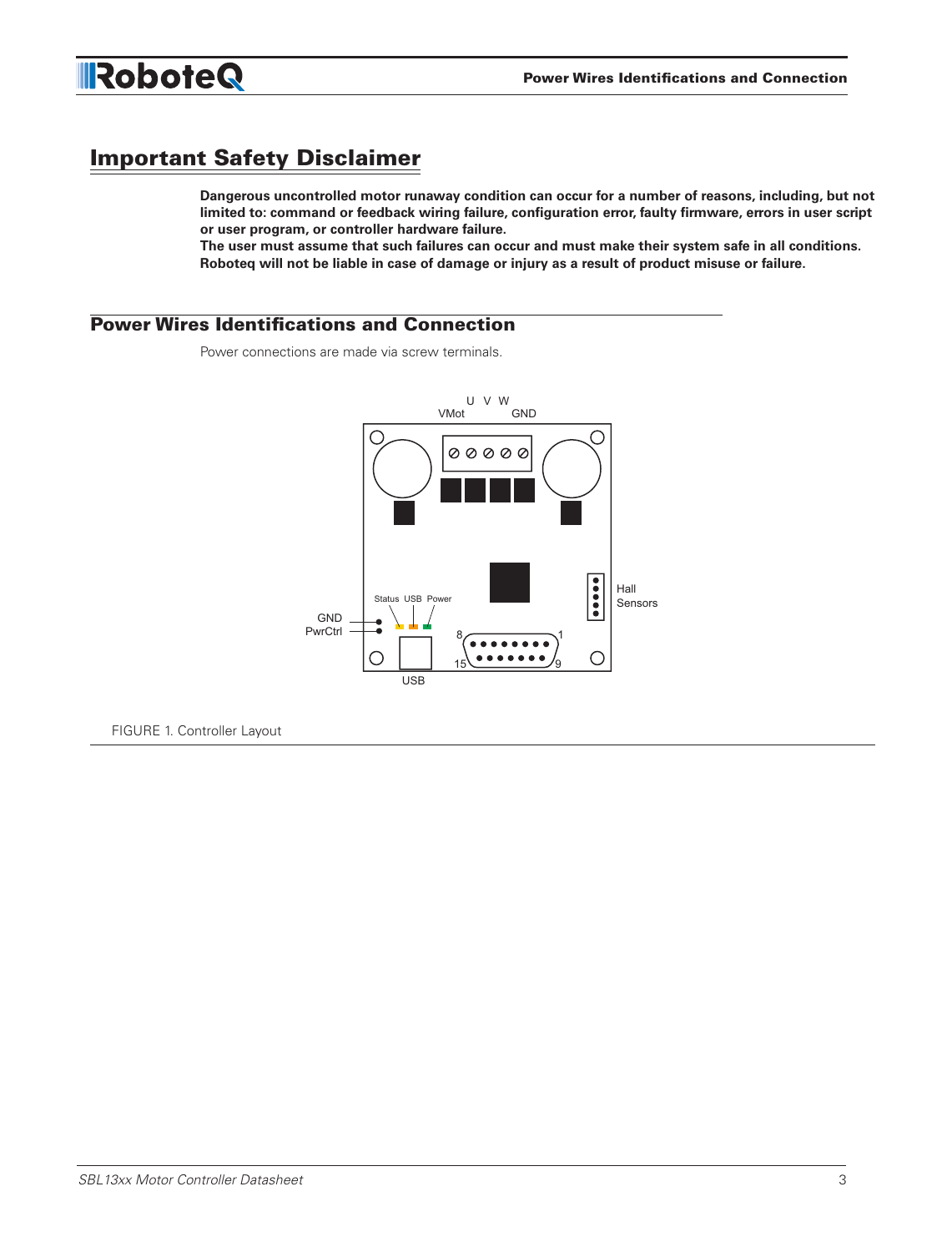



Figure 2, below, shows how to wire the controller and how to turn power On and Off.

FIGURE 2. Powering the Controller. Thick lines identify **MANDATORY** connections

## Important Warning

**Carefully follow the wiring instructions provided in the Power Connection section of the User Manual. The information on this datasheet is only a summary.**

#### Mandatory Connections

It is imperative that the controller is connected as shown in the above diagram in order to ensure a safe and trouble-free operation. All connections shown as thick black lines line are mandatory. The controller must be powered On/Off using switch SW1on the Power Control tab. Use a suitable high-current fuse F1 as a safety measure to prevent damage to the wiring in case of major controller malfunction.

#### Emergency Switch or Contactor

The battery must be connected in permanence to the controller's VMot tab via a high-power emergency switch or contactor SW2 as additional safety measure. The user must be able to deactivate the switch or contactor at any time, independently of the controller state.

#### Electrostatic Discharge Protection

In accordance with IEC 61000-6-4, Roboteq Motor Controllers are designed to withstand ESD up to 4kV touch and 8kV air gap. This protection is implemented without any additional external connections required.

Some specifications, such as EN12895, require a higher level of protection. To maximize ESD protection, up to 8kV touch and 15kV air gap, you may connect the metallic heatsink of the controller to your battery negative terminal. See App Note 062918 for example connections.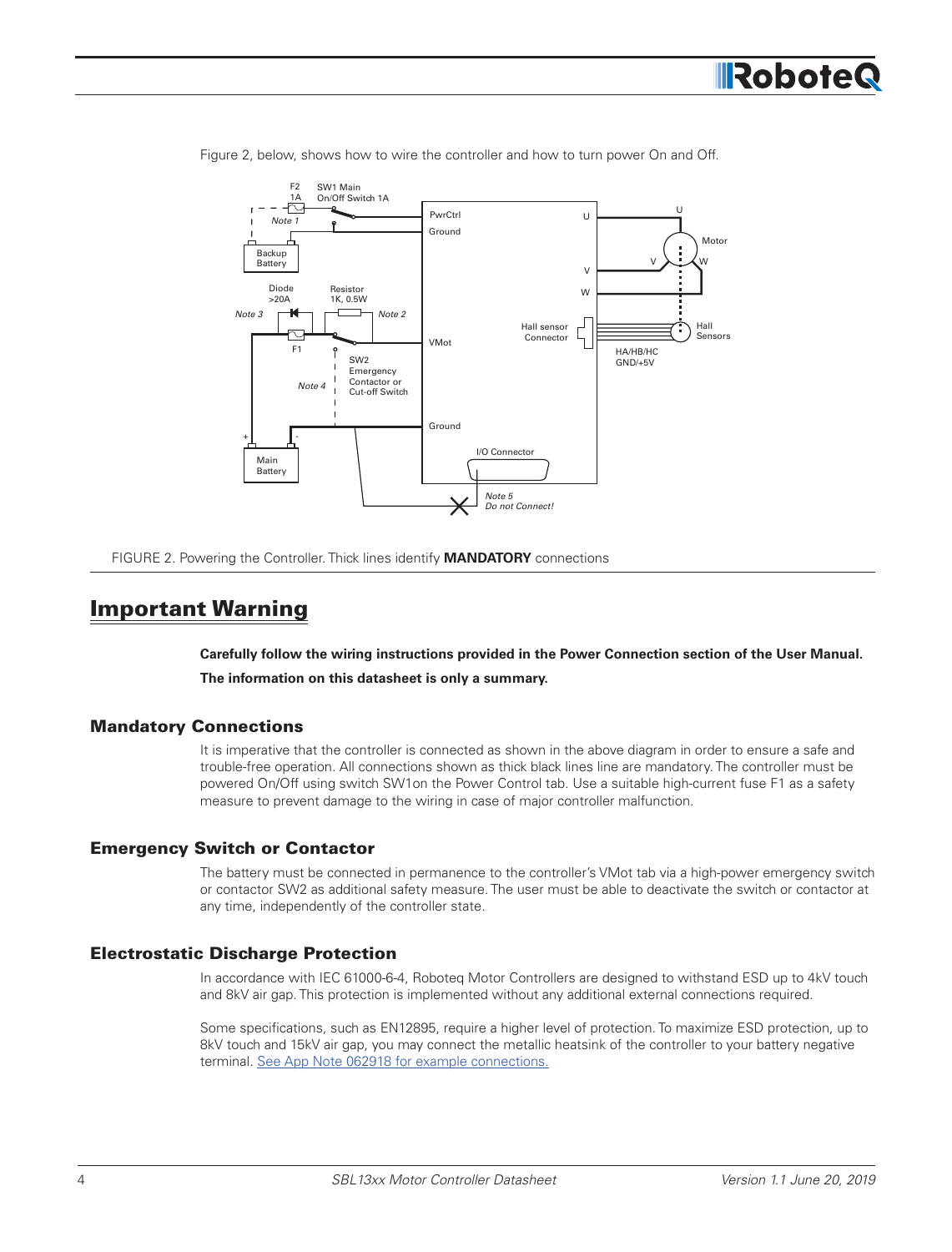

### Precautions and Optional Connections

Note 1: Backup battery to ensure motor operation with weak or discharged batteries, connect a second battery to the Power Control wire/terminal via the SW1 switch.

Note 2: Use precharge 1K, 0.5W Resistor to prevent switch arcing.

Note 3: Insert a high-current diode to ensure a return path to the battery during regeneration in case the fuse is blown.

Note 4: Optionally ground the VMot input when the controller is Off if there is any concern that the motors could be made to spin and generate voltage in excess of 60V (SBL1360).

Note 5: Beware not to create a path from the ground pins on the I/O connector and the battery minus terminal.

## Use of Safety Contactor for Critical Applications

An external safety contactor must be used in any application where damage to property or injury to person can occur because of uncontrolled motor operation resulting from failure in the controller's power output stage.



FIGURE 3. Contactor Wiring Diagram

The contactor coil must be connected to a digital output configured to activate when "No MOSFET Failure". The controller will automatically deactivate the coil if the output is expected to be off and battery current of 1A or more is measured for more than 0.5s. This circuit will not protect against other sources of failure such as those described in the "Important Safety Disclaimer" on Page 3.

## Measured and Calculated Amps

SBL13xx models include Amps sensor in line with the battery ground wires. Battery Amps are therefore measured with precision. Motor Amps are estimated using the formula Motor Amps = Battery Amps / PWM. This formula produces accurate results from 20% PWM and above. No Motor Amps are reported at 0% PWM.

SBL13xxA models include Amps sensors in line with the motor terminals and on the battery ground terminals. On these models, both Motor Amps and Battery Amps are therefore measured with precision.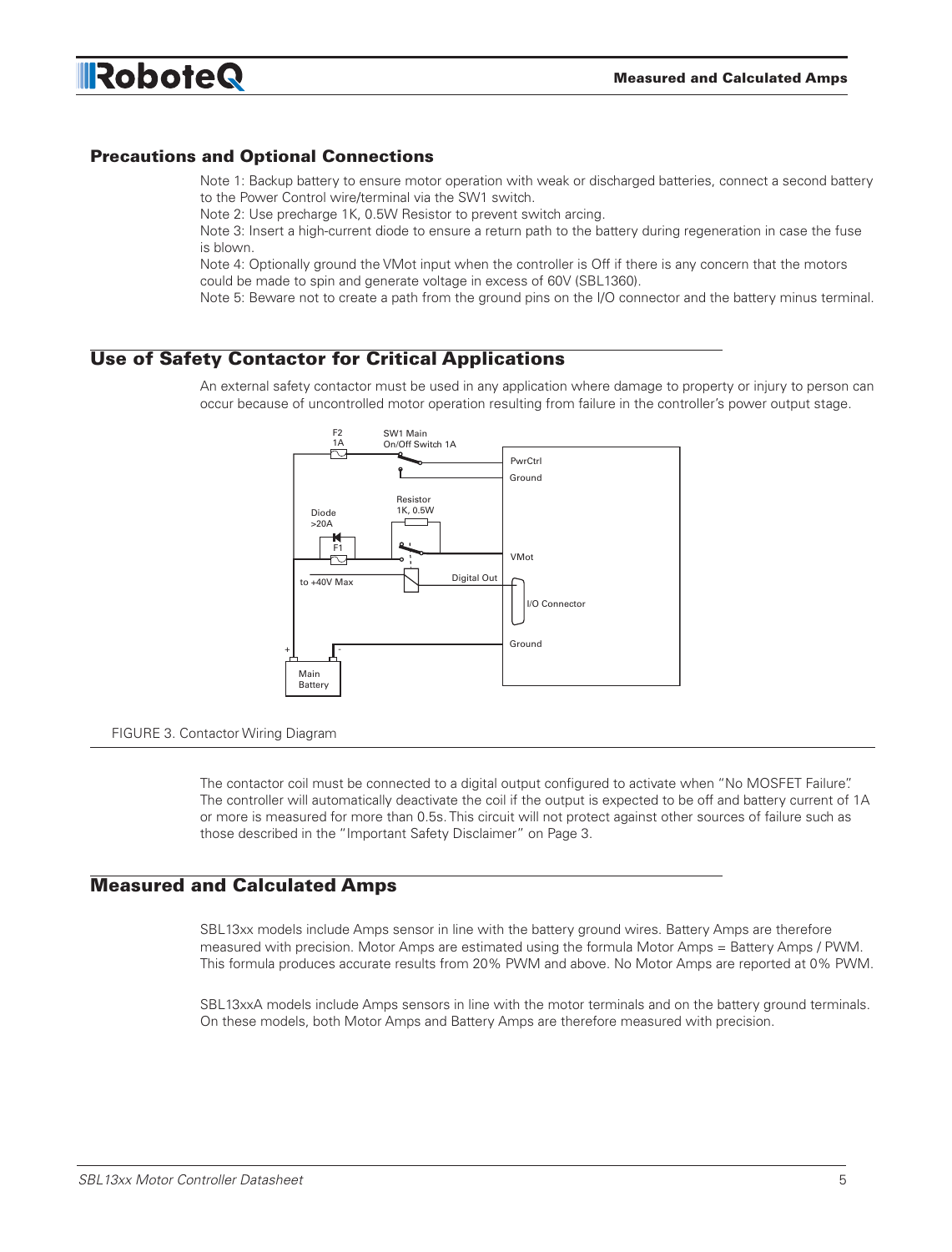## **IRoboteG**

## Controller Mounting

During motor operation, the controller will generate heat that must be evacuated. The published amps rating can only be fully achieved if adequate cooling is provided. Mount the controller so that the bottom plate makes contact with a metallic surface (chassis, cabinet) to conduct the heat.

### Hall Sensors Connection

Connection to the Hall Sensors is done using a special connector on the right side of the controller. The Hall sensor connector is a 5-pin JST PH, model PHR-5. Pin assignments are in Table 1, below.



FIGURE 4. Connector Wiring Diagram

|--|--|

| <b>Pin Number</b> |    |        | -<br>w |        | э      |
|-------------------|----|--------|--------|--------|--------|
| Signal            | 5V | Hall C | Hall B | Hall A | Ground |

## Hall Sensor vs Motor Output sequencing

The controller requires the Hall sensors inside the motor to be 120 degrees apart. The controller's 3-phase bridge will activate each of the motor winding according to the sequence shown in the figure below.



FIGURE 5. Hall Sensors Sequence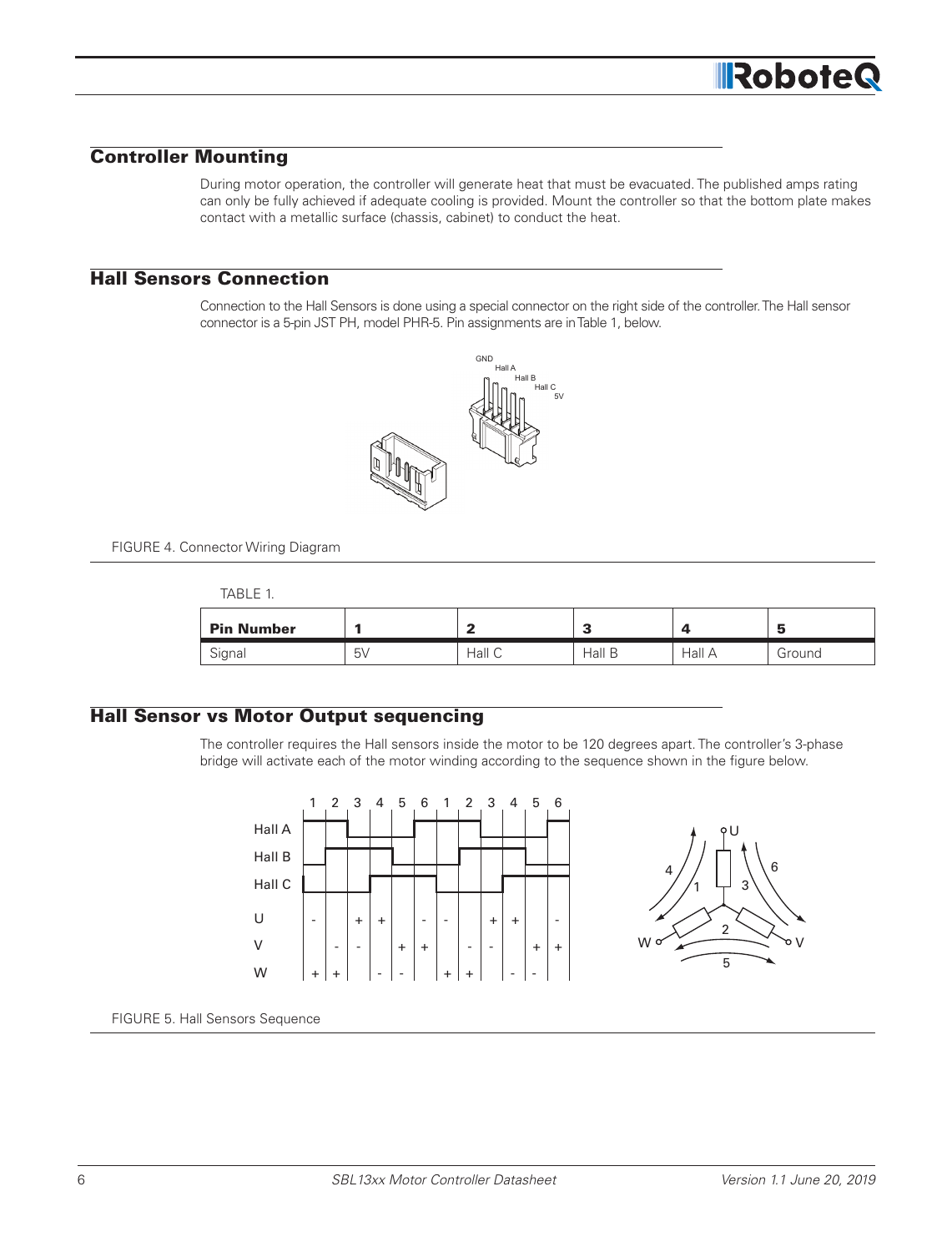

## Connection to Analog Sin/Cos Absolute Encoder (A-version)

The SBL13xxA have two high-speed analog inputs that can be used to capture absolute angle position from angular sensors with sin/cos voltage outputs. The signal must be 0-5V max with the 0 at 2.500V.

The table below shows the signals assignment on the 15-pin connector.

TABLE 2.

| <b>Signal</b> | <b>Pin Number</b> | <b>Pin Name</b> |
|---------------|-------------------|-----------------|
| Sin           | 10                | ANA5/ASIN       |
| Cos           | 15                | ANA6/ACOS       |

## Commands and I/O Connections

Connection to RC Radio, Microcomputer, Joystick and other low current sensors and actuators is done via the 15-pin connector located in front of the controller. The functions of many pins vary depending on controller model and user configuration. Pin assignments are found in the Table 3, below.



FIGURE 6. Connector Pin Locations

#### TABLE 3.

| <b>Connector Pin</b> | <b>Power</b> | <b>Dout</b>       | Com   | <b>RC</b>        | Ana          | <b>Dinput</b>    | <b>Enc</b> | <b>Default Config</b> |
|----------------------|--------------|-------------------|-------|------------------|--------------|------------------|------------|-----------------------|
|                      |              | DOUT1             |       |                  |              |                  |            | <b>Brake</b>          |
| $\mathsf 9$          |              | DOUT <sub>2</sub> |       |                  |              |                  |            |                       |
| $\overline{2}$       |              |                   | TxOut |                  |              |                  |            | <b>RS232Tx</b>        |
| 10                   |              |                   |       | PIN5(5)          | ANA5/ASIN(1) | DIN <sub>5</sub> |            |                       |
| 3                    |              |                   | RxIn  |                  |              |                  |            | RS232Rx               |
| 11                   |              |                   |       | PIN4             | ANA4         | DIN4             |            | AnaCmd (3)            |
| $\overline{4}$       |              |                   |       | PIN <sub>1</sub> | ANA1         | DIN <sub>1</sub> | ENCA(2)    | RCRadio1              |
| 12                   |              |                   |       | PIN <sub>3</sub> | ANA3         | DIN <sub>3</sub> |            | Unused                |
| 5                    | <b>GND</b>   |                   |       |                  |              |                  |            |                       |
| 13                   | <b>GND</b>   |                   |       |                  |              |                  |            |                       |
| 6                    |              |                   | CANL  |                  |              |                  |            | CAN Low               |
| 14                   | 5VOut        |                   |       |                  |              |                  |            |                       |
| $\overline{7}$       |              |                   | CANH  |                  |              |                  |            | CAN High              |
| 15                   |              |                   |       | PIN6(5)          | ANA6/ACOS(1) | DIN <sub>6</sub> |            |                       |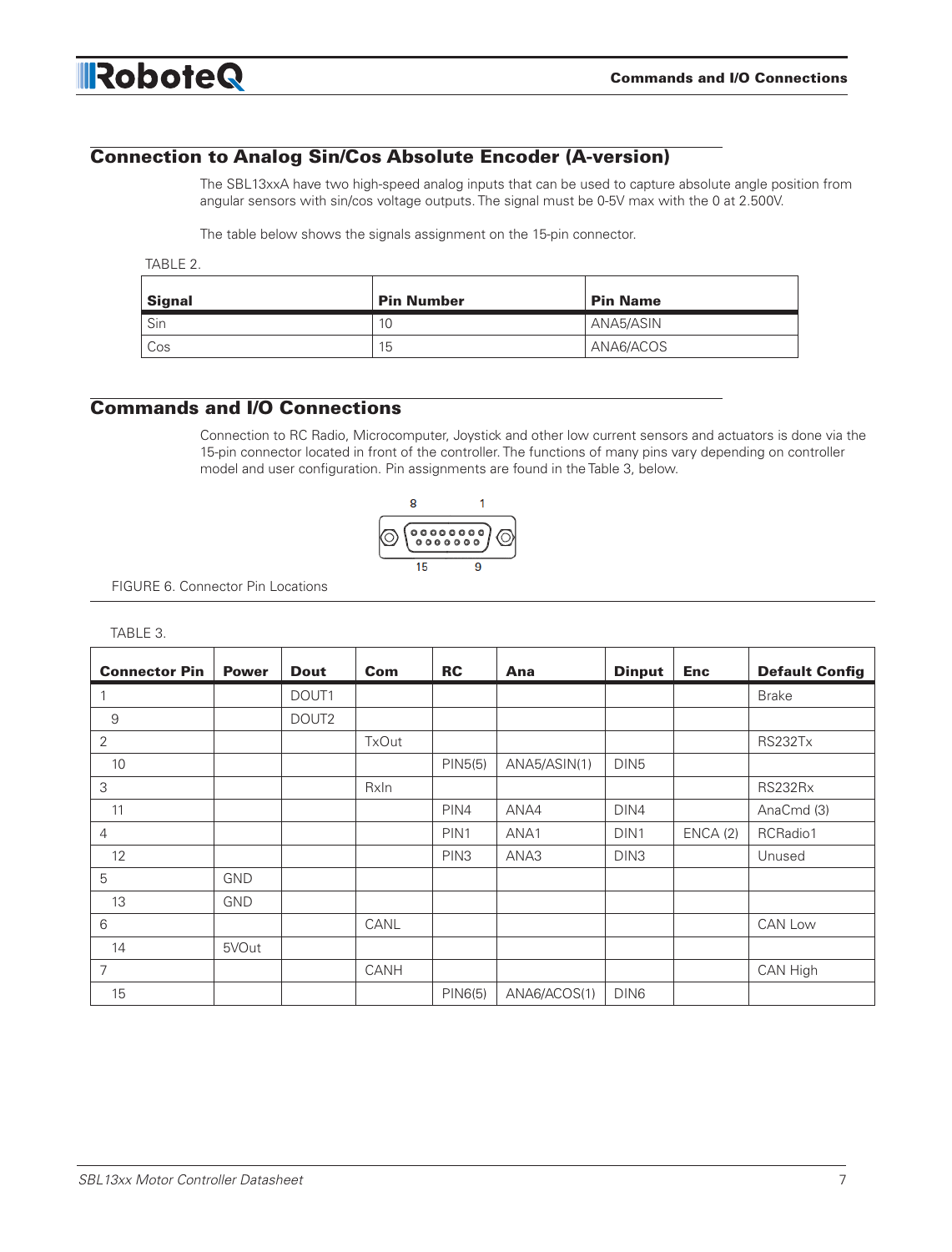TABLE 3.

| <b>Connector Pin</b>                                                                                             | <b>Power</b> | <b>Dout</b> | Com | <b>RC</b>        | Ana              | <b>Dinput</b>    | <b>Enc</b> | <b>Default Config</b> |
|------------------------------------------------------------------------------------------------------------------|--------------|-------------|-----|------------------|------------------|------------------|------------|-----------------------|
| 8                                                                                                                |              |             |     | PIN <sub>2</sub> | ANA <sub>2</sub> | DIN <sub>2</sub> | ENCB(2)    | Unused                |
| Note 1: ASIN and ACOS are only available on SBL13xxA                                                             |              |             |     |                  |                  |                  |            |                       |
| Note 2: Encoder input requires Pulse inputs 1 and 2 to be disabled. Pulse inputs are enabled in factory default. |              |             |     |                  |                  |                  |            |                       |
| Note 3: Analog command is disabled in factory default configuration.                                             |              |             |     |                  |                  |                  |            |                       |
|                                                                                                                  |              |             |     |                  |                  |                  |            |                       |

## Default I/O Configuration

The controller can be configured so that practically any Digital, Analog and RC pin can be used for any purpose. The controller's factory default configuration provides an assignment that is suitable for most applications. The figure below shows how to wire the controller to an analog potentiometer, an RC radio, the RS232 port, and the Digital output to a motor brake solenoid. You may omit any connection that is not required in your application. The controller automatically arbitrates the command priorities depending on the presence of a valid command signal in the following order: 1-RS232, 2-RC Pulse, 3-None. If needed, use the Roborun+ PC Utility to change the pin assignments and the command priority order.



FIGURE 7. Factory Default Pin Assignment

## Enabling Analog Commands

For safety reasons, the Analog command mode is disabled by default. To enable the Analog mode, use the PC utility and set Analog in Command Priority 2 or 3 (leave Serial as priority 1). Note that by default the additional securities are enabled and will prevent the motor from starting unless the potentiometer is centered, or if the voltage is below 0.25V or above 4.75V. The drawing shows suggested assignment of Pot 1 to ANA1. Use the PC utility to enable and assign analog inputs.

## CAN Bus Operation

The controller can interface to a standard CAN Bus network, using 4 possible protocols: Standard CANOpen, and three proprietary schemes (MiniCAN, RawCAN and RoboCAN). Please refer to the User Manual for details. USB and CAN can operate at the same time only on the SBL1xxxA. On the SBL1xxx, the controller starts up with CAN available, but CAN will be disabled as soon as the controller is plugged into USB. To re-enable CAN, disconnect USB and restart the controller.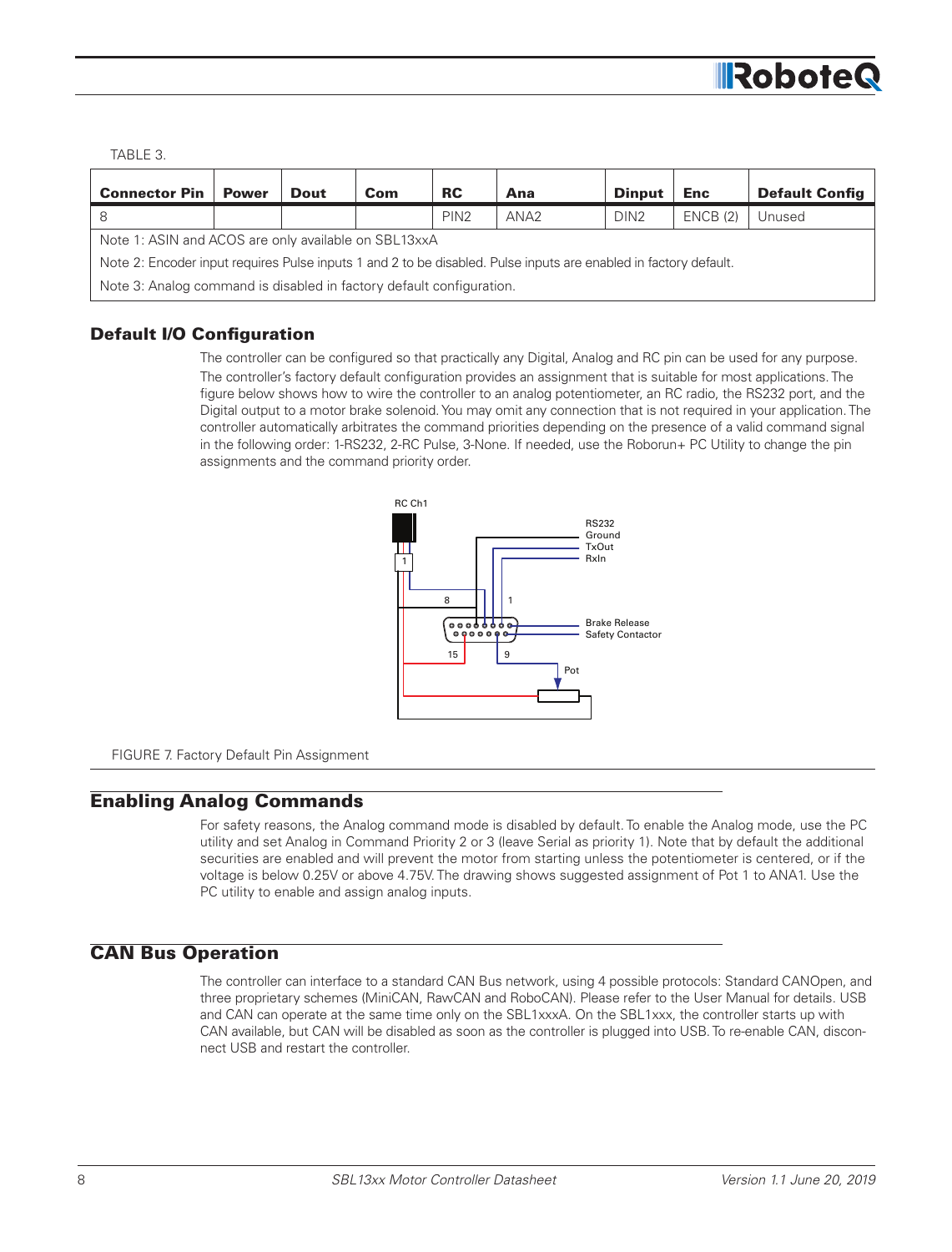

## USB communication

Use USB only for configuration, monitoring and troubleshooting. USB is not a reliable communication method when used in a electrically noisy environments and communication will not always recover after it is lost without unplugging and replugging the connector, or restarting the controller. Always prefer RS232 communication when interfacing to a computer.

## Status LED Flashing Patterns

After the controller is powered on, the Power LED will tun on, indicating that the controller is On. The Status LED will be flashing at a two seconds interval. The flashing pattern and color provides operating or exception status information. Note that model SBL13xxA had bicolor Red/Green LED and SBL13xx has monochrome Red LED.





#### FIGURE 9. Exception or Fault Flashing Patterns

Additional status information may be obtained by monitoring the controller with the PC utility. The communication LED gives status information on the CAN and USB.



### Electrical Specifications

## Absolute Maximum Values

The values in Table 4, below, should never be exceeded. Permanent damage to the controller can occur.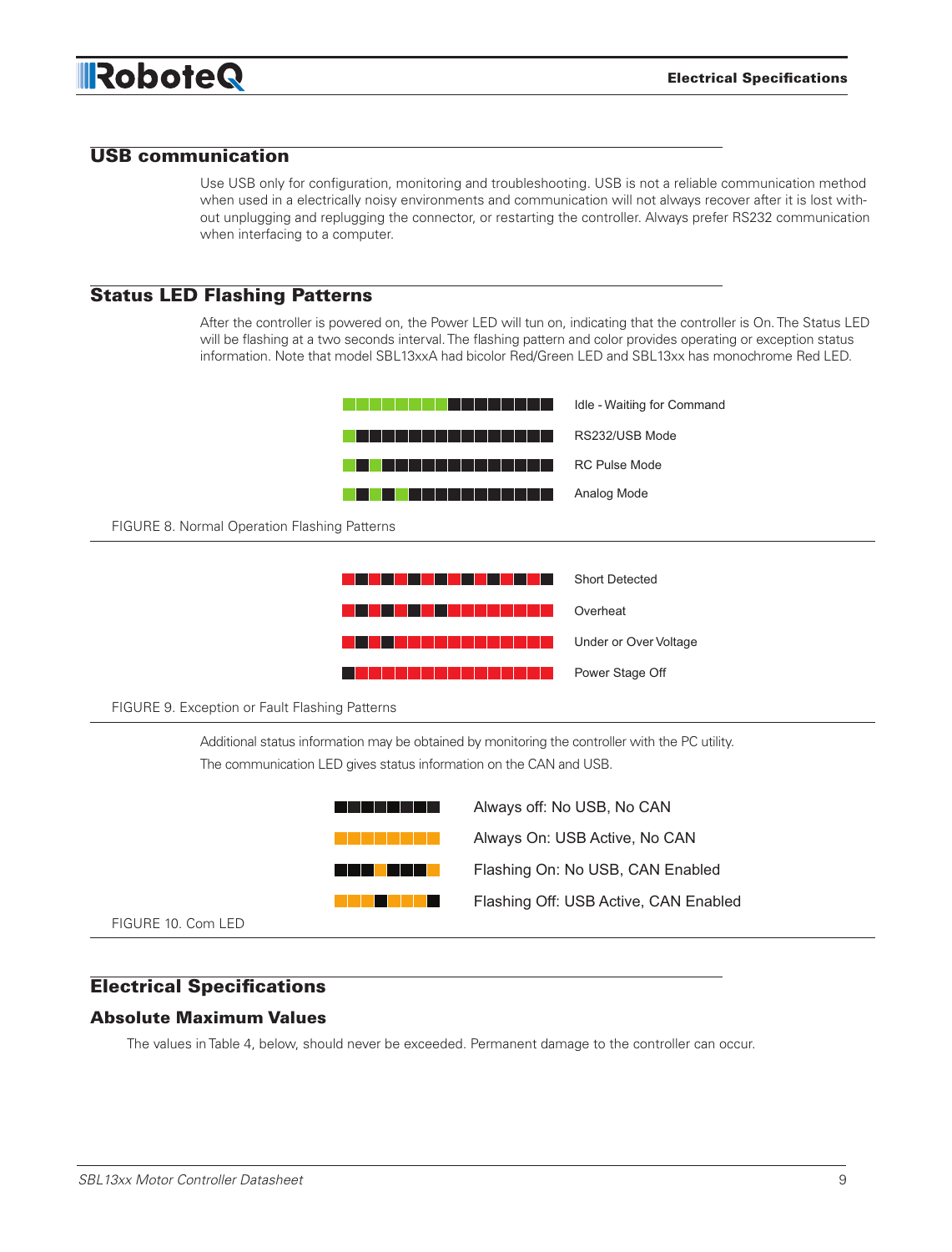

#### TABLE 4.

| <b>Parameter</b>                                                                 | <b>Measure point</b>                                                                                        | Min   | <b>Typical</b> | <b>Max</b> | <b>Units</b> |
|----------------------------------------------------------------------------------|-------------------------------------------------------------------------------------------------------------|-------|----------------|------------|--------------|
| <b>Battery Leads Voltage</b>                                                     | Ground to VMot                                                                                              |       |                | 60         | Volts        |
| Reverse Voltage on Battery Leads                                                 | Ground to VMot                                                                                              | $-1$  |                |            | Volts        |
| Power Control Voltage                                                            | Ground to Pwr Control wire                                                                                  |       |                | 65         | Volts        |
| Motor Leads Voltage                                                              | Ground to U, V, W wires                                                                                     |       |                | 60(1)      | <b>Volts</b> |
| Digital Output Voltage                                                           | Ground to Output pins                                                                                       |       |                | 40         | Volts        |
| Analog and Digital Inputs Voltage                                                | Ground to any signal pin on 15-pin<br>& Hall inputs                                                         |       |                | 30         | Volts        |
| RS232 I/O pins Voltage                                                           | External voltage applied to Rx/Tx pins                                                                      |       |                | 30(2)      | Volts        |
| Case Temperature                                                                 | Case                                                                                                        | $-40$ |                | 85         | $^{\circ}C$  |
| Humidity                                                                         | Case                                                                                                        |       |                | 100(3)     | $\%$         |
| fixed source                                                                     | Note 1: Maximum regeneration voltage in normal operation. Never inject a DC voltage from a battery or other |       |                |            |              |
| Note 2: No voltage must be applied to the RS232 Tx pin<br>Note 3: Non-condensing |                                                                                                             |       |                |            |              |

## Power Stage Electrical Specifications (at 25ºC ambient)

|--|--|

| <b>Parameter</b>                                    | <b>Measure point</b>                                        | Min      | <b>Typical</b> | <b>Max</b> | <b>Units</b> |
|-----------------------------------------------------|-------------------------------------------------------------|----------|----------------|------------|--------------|
| <b>Battery Leads Voltage</b>                        | Ground to VMot                                              | 0(1)     |                | 60         | Volts        |
| Motor Leads Voltage                                 | Ground to U, V, W wires                                     | 0(1)     |                | 60(2)      | Volts        |
| Power Control Voltage                               | Ground to Power Control wire                                | 0(1)     |                | 65         | Volts        |
| Minimum Operating Voltage                           | VMot or Pwr Ctrl wires                                      | 9(3)     |                |            | Volts        |
| Over Voltage protection range                       | Ground to VMot                                              | 5        | 55(4)          | 60         | Volts        |
| Under Voltage protection range                      | Ground to VMot                                              | $\Omega$ | 5(4)           | 60         | Volts        |
| Idle Current Consumption                            | VMot or Pwr Ctrl wires                                      | 50       | 100(5)         | 150        | mA           |
| <b>ON Resistance (Excluding</b><br>wire resistance) | VMot to U, V or W. Ground<br>to U, V or W                   |          | 10             |            | mOhm         |
| Max Current for 30s                                 | Motor current                                               |          |                | 30         | Amps         |
| Continuous Max Curren<br>t per channel              | Motor current                                               |          |                | 20(7)      | Amps         |
| Current Limit range                                 | Motor current                                               | 5        | 20(8)          | 30         | Amps         |
| <b>Stall Detection Amps range</b>                   | Motor current                                               | 5        | 30(8)          | 30         | Amps         |
| Stall Detection timeout range                       | Motor current                                               |          | 65000 (9)      | 65000      | milliseconds |
| <b>Short Circuit Detection</b><br>threshold (10)    | Between Motor wires or<br>Between Motor wires and<br>Ground | 100(11)  |                | 200(11)    | Amps         |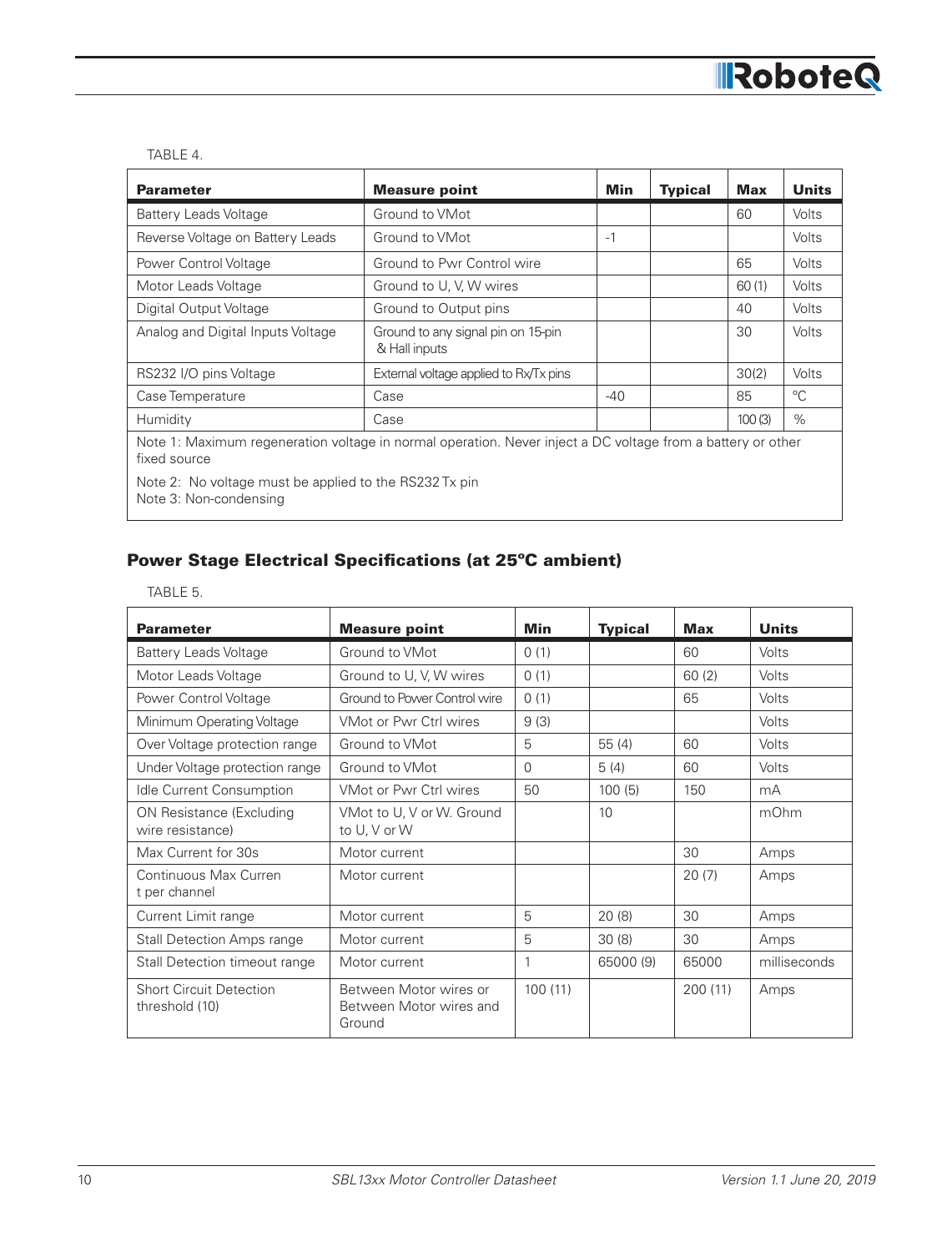TABLE 5.

| <b>Parameter</b>                                                                                                                               | <b>Measure point</b>            | Min         | <b>Typical</b>                  | Max   | <b>Units</b> |
|------------------------------------------------------------------------------------------------------------------------------------------------|---------------------------------|-------------|---------------------------------|-------|--------------|
| <b>Short Circuit Detection</b><br>threshold                                                                                                    | Between Motor wires and<br>VMot | will result | No Protection. Permanent damage |       |              |
| Motor Acceleration/<br>Deceleration range                                                                                                      | Motor Output                    | 100         | 500(12)                         | 65000 | milliseconds |
| Note 1: Negative voltage will cause a large surge current. Protection fuse needed if battery polarity inversion is possi-<br>ble               |                                 |             |                                 |       |              |
| Note 2: Maximum regeneration voltage in normal operation. Never inject a DC voltage from a battery or other fixed source                       |                                 |             |                                 |       |              |
| Note 3: Minimum voltage must be present on VMot or Power Control wire                                                                          |                                 |             |                                 |       |              |
| Note 4: Factory default value. Adjustable in 0.1V increments                                                                                   |                                 |             |                                 |       |              |
| Note 5: Current consumption is lower when higher voltage is applied to the controller's VMot or PwrCtrl wires                                  |                                 |             |                                 |       |              |
| Note 6: Max value is determined by current limit setting. Duration is estimated and is dependent on ambient tem-<br>perature cooling condition |                                 |             |                                 |       |              |
| Note 7: Estimate. Limited by heat sink temperature. Current may be higher with better cooling                                                  |                                 |             |                                 |       |              |
| Note 8: Factory default value. Adjustable in 0.1A increments                                                                                   |                                 |             |                                 |       |              |
| Note 9: Factory default value. Time in ms that Stall current must be exceeded for detection                                                    |                                 |             |                                 |       |              |
| Note 10: Controller will stop until restarted in case of short circuit detection                                                               |                                 |             |                                 |       |              |
| Note 11: Sensitivity selectable by software                                                                                                    |                                 |             |                                 |       |              |
| Note 12: Factory default value. Time in ms for power to go from 0 to 100%                                                                      |                                 |             |                                 |       |              |

## Command, I/O and Sensor Signals Specifications

TABLE 6.

| <b>Parameter</b>               | <b>Measure point</b>                      | <b>Min</b> | <b>Typical</b> | <b>Max</b> | <b>Units</b> |
|--------------------------------|-------------------------------------------|------------|----------------|------------|--------------|
| Main 5V Output Voltage         | Ground to 5V pin on<br>DSub <sub>15</sub> | 4.7        | 4.9            | 5.1        | Volts        |
| 5V Output Current              | 5V pin on DSub15                          |            |                | 100        | mA           |
| Digital Output Voltage         | Ground to Output pins                     |            |                | 40         | Volts        |
| Digital Output Current         | Output pins, sink current                 |            |                |            | Amps         |
| Output On resistance           | Output pin to ground                      |            | 0.75           | 1.5        | Ohm          |
| Output Short circuit threshold | Output pin                                | 1.05       | 1.4            | 1.75       | Amps         |
| Input Impedances               | AIN/DIN Input to Ground                   |            | 53             |            | kOhm         |
| Digital Input 0 Level          | Ground to Input pins                      | $-1$       |                |            | Volts        |
| Digital Input 1 Level          | Ground to Input pins                      | 3          |                | 15         | Volts        |
| Analog Input Range             | Ground to Input pins                      | 0          |                | 5.1        | Volts        |
| Analog Input Precision         | Ground to Input pins                      |            | 0.5            |            | $\%$         |
| Analog Input Resolution        | Ground to Input pins                      |            |                |            | mV           |
| Pulse durations                | Pulse inputs                              | 20000      |                | 10         | <b>US</b>    |
| Pulse repeat rate              | Pulse inputs                              | 50         |                | 250        | Hz           |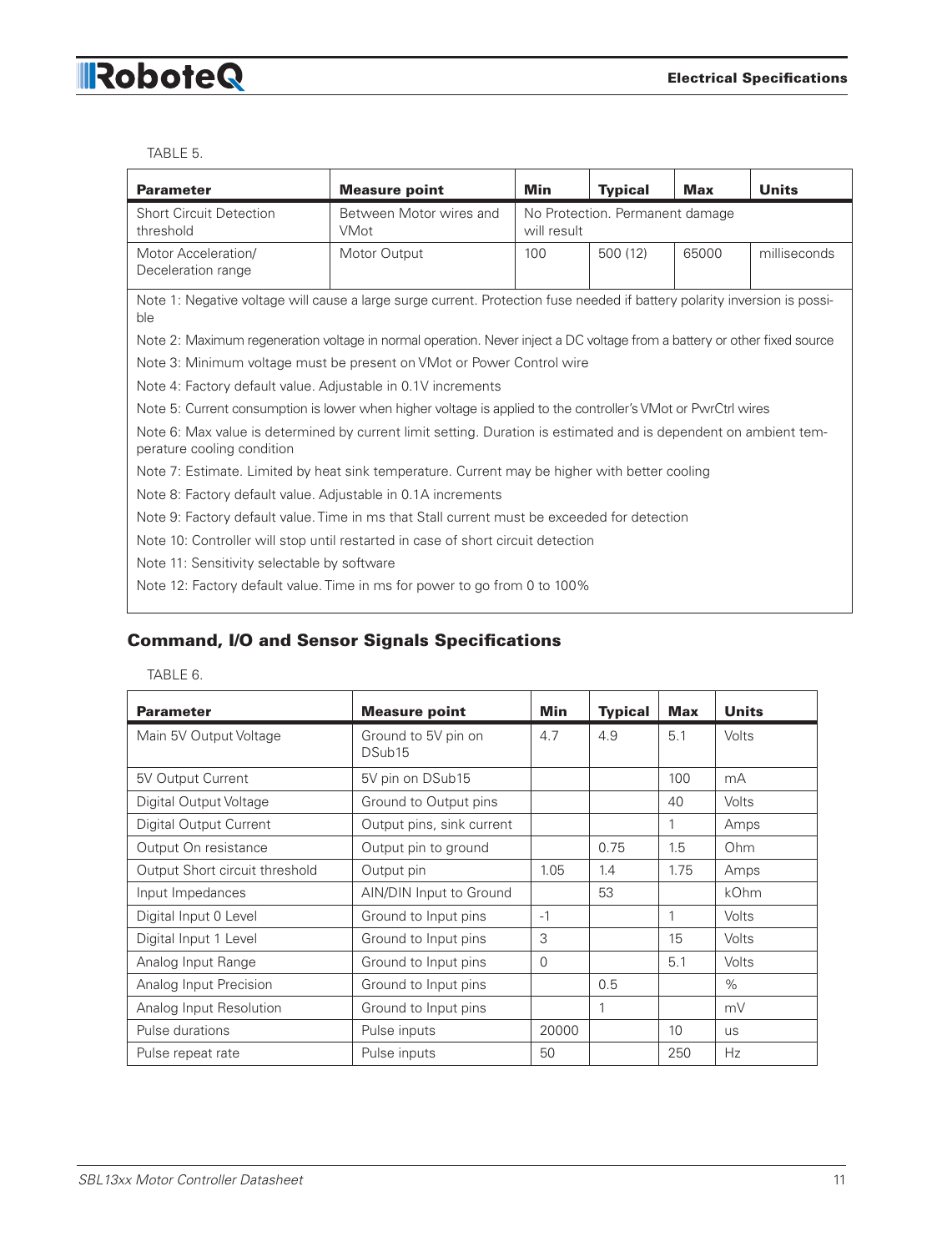## Command, I/O and Sensor Signals Specifications

| ٧ |
|---|
|---|

| <b>Parameter</b>                                 | <b>Measure point</b> | Min      | <b>Typical</b> | <b>Max</b> | <b>Units</b> |
|--------------------------------------------------|----------------------|----------|----------------|------------|--------------|
| Pulse Capture Resolution                         | Pulse inputs         |          |                |            | us           |
| <b>Frequency Capture</b>                         | Pulse inputs         | 100      |                | 2000       | Hz           |
| Encoder count                                    | Internal             | $-2.147$ |                | 2.147      | 10^9 Counts  |
| Encoder frequency                                | Encoder input pins   |          |                | 1M(1)      | Counts/s     |
| Note1: Encoders are disabled in factory default. |                      |          |                |            |              |

## Operating & Timing Specifications

TABLE 7.

| <b>Parameter</b>                                              | <b>Measure Point</b>     | <b>Min</b> | <b>Typical</b> | Max   | <b>Units</b> |  |
|---------------------------------------------------------------|--------------------------|------------|----------------|-------|--------------|--|
| Command Latency                                               | Command to output change | $\Omega$   | 0.5            |       | ms           |  |
| <b>PWM Frequency</b>                                          | Motor outputs            | 10         | 16(1)          | 20    | kHz          |  |
| Closed Loop update rate                                       | Internal                 |            | 1000           |       | <b>Hz</b>    |  |
| RS232 baud rate                                               | Rx & Tx pins             |            | 115200 (2)     |       | Bits/s       |  |
| RS232 Watchdog timeout                                        | R <sub>x</sub> pin       | 1(3)       |                | 65000 | ms           |  |
| Note 1: May be adjusted with configuration program            |                          |            |                |       |              |  |
| Note 2: 115200, 8-bit, no parity, 1 stop bit, no flow control |                          |            |                |       |              |  |
| Note 3: May be disabled with value 0                          |                          |            |                |       |              |  |

## **Scripting**

TABLE 8.

| <b>Parameter</b>                                                    | <b>Measure Point</b> | Min    | <b>Typical</b>   | <b>Max</b>      | <b>Units</b> |  |
|---------------------------------------------------------------------|----------------------|--------|------------------|-----------------|--------------|--|
| <b>Scripting Flash Memory</b>                                       | Internal             |        | 8000<br>32000(1) |                 | <b>Bytes</b> |  |
| Max Basic Language programs                                         | Internal             | 1000   |                  | 3000            | Lines        |  |
| Integer Variables                                                   | Internal             |        |                  | 1024<br>4096(1) | Words (2)    |  |
| Boolean Variables                                                   | Internal             |        |                  | 8192            | Symbols      |  |
| <b>Execution Speed</b>                                              | Internal             | 50 000 | 100 000          |                 | Lines/s      |  |
| Note 1: Available on SBL13xxA Version, only<br>Note 2: 32-bit words |                      |        |                  |                 |              |  |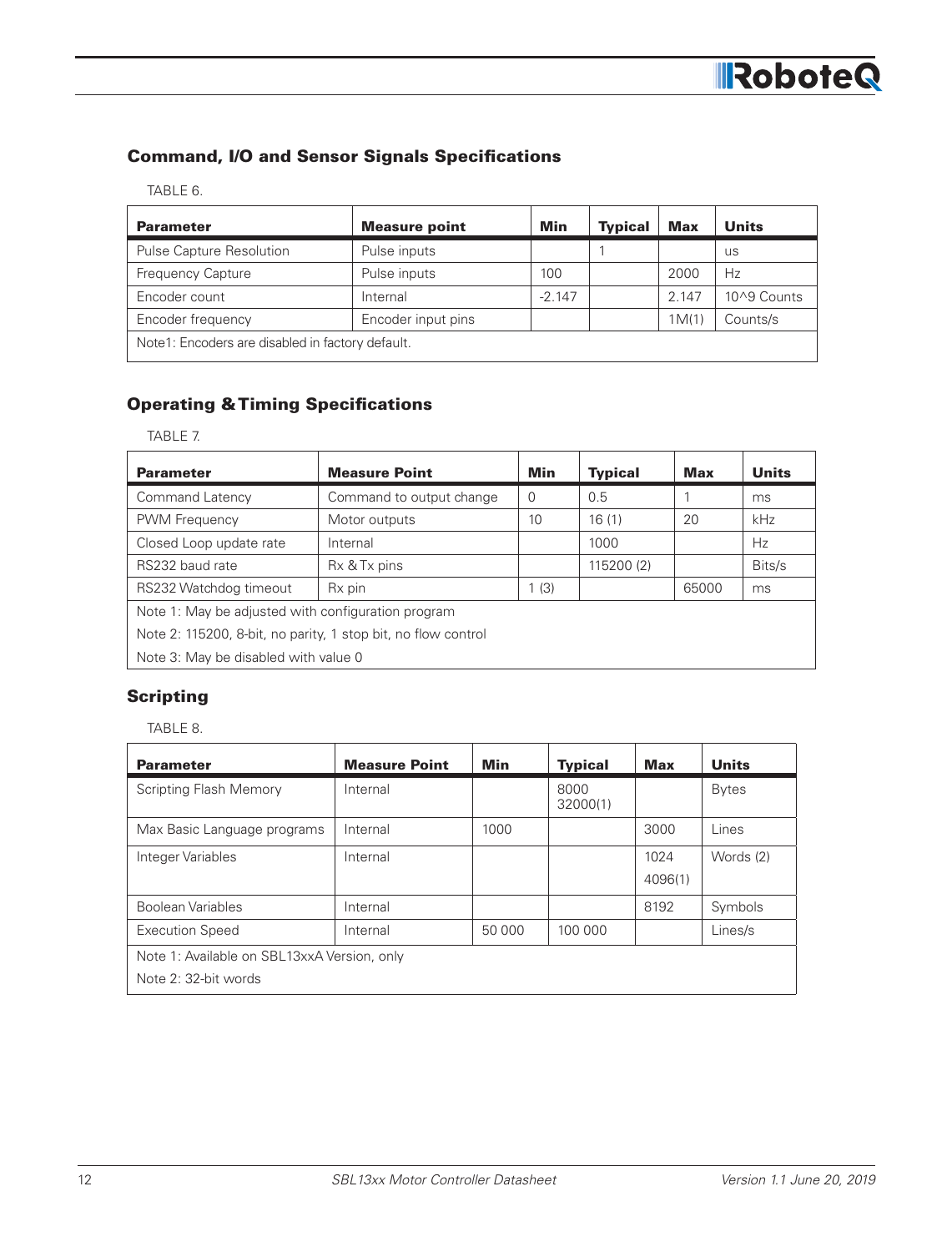## Thermal Specifications

TABLE 9.

| <b>Parameter</b>                                                                             | <b>Measure Point</b>        | Min   | <b>Typical</b> | <b>Max</b> | <b>Units</b> |
|----------------------------------------------------------------------------------------------|-----------------------------|-------|----------------|------------|--------------|
| <b>Board Temperature</b>                                                                     | <b>PCB</b>                  | $-40$ |                | 85(1)      | $^{\circ}$ C |
| Thermal Protection range                                                                     | <b>PCB</b>                  | 70    |                | 80(2)      | $^{\circ}$ C |
| Thermal resistance                                                                           | Power MOSFETs to heats sink |       |                | 2          | °C/W         |
| Note 1: Thermal protection will protect the controller power                                 |                             |       |                |            |              |
| Note 2: Max allowed power out starts lowering at minimum of range, down to 0 at max of range |                             |       |                |            |              |

The SBL13xx uses a conduction plate at the bottom of the board for heat extraction. For best results, attach firmly with thermal compound paste against a metallic chassis so that heat transfers to the conduction plate to the chassis. If no metallic surface is available, mount the controller on spacers so that forced or natural air flow can go over the plate surface to remove heat.

## Mechanical Specifications

TABLE 10.

| <b>Parameter</b> | <b>Measure Point</b>   | Min | <b>Typical</b> | <b>Max</b> | Units   |
|------------------|------------------------|-----|----------------|------------|---------|
| Weight           | <b>Board</b>           |     | 96 (.21)       |            | g (lbs) |
| Power Wire Gauge | <b>Screw Terminals</b> |     |                | 12         | AWG     |



FIGURE 11. SBL13xx Front View and Dimensions